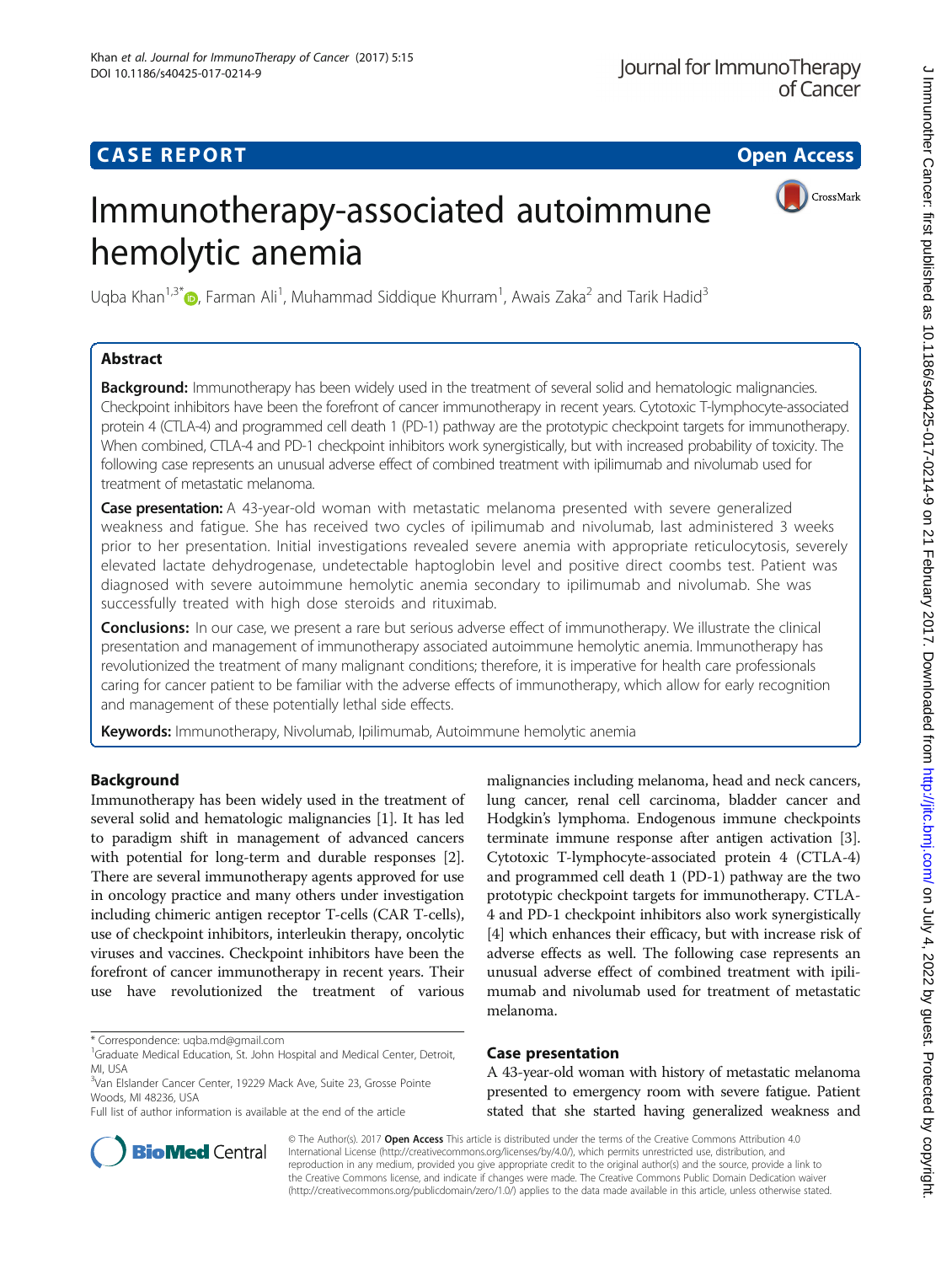shortness of breath 2 weeks ago. She denied any fever, cough, chest pain or any bleeding episodes. Her history was significant for recently diagnosed metastatic melanoma to brain, liver and right iliac lymph node. B-raf and c-kit mutations were negative. After completing a course of whole brain radiation therapy, she was started on immunotherapy using ipilimumab and nivolumab. She received two cycles of treatment with the last treatment given 3 weeks prior to presentation. Her medical history was significant for hypothyroidism and 20 pack-year smoking. She had significant family history of melanoma in multiple relatives as well. Her medications include hydrocodone, acetaminophen, dexamethasone 4 mg three times a day, levetiracetam and levothyroxine; none of them was recently introduced. She denied using any over-the-counter medications or supplements. Physical examination was unremarkable except for obesity.

Initial laboratory investigations (Table 1) showed white cell count of 8200/mm<sup>3</sup>, hemoglobin of 5.6 gm/dL, platelet count of 122,000/mm3 and reticulocyte count of 6.5% (absolute reticulocyte count of 0.11 million/mm<sup>3</sup>). Further work up revealed lactate dehydrogenase of 1406 IU/L (reference normal value: 240 IU/L), total bilirubin of 1.5 mg/ dL, haptoglobin of  $< 10$  mg/dL, creatinine of 0.7 mg/dL and positive direct coombs test (Positive for both anti-Ig G and anti-complement 3d). Peripheral smear revealed several spherocytes and multiple polychromatic cells. No schistocytes were present on peripheral smear.

Patient was diagnosed with autoimmune hemolytic anemia (AIHA) secondary to immunotherapy with ipilimumab and nivolumab. She was given multiple blood transfusions and started on pulse dose steroids using 1000 mg of intravenous methylprednisolone daily for 3 days. She was then transitioned to oral prednisone 1 mg/kg daily and was tapered over a period of several weeks. Her hematological parameters improved gradually over a period of 2 months. Immunotherapy was held during this period. Once her hemoglobin normalized, she was re-challenged with ipilimumab and nivolumab. She developed hemolytic anemia again after administration of immunotherapy. She was re-treated with similar steroid regimen. Due to slow response to steroids and concern for

Table 1 Laboratory findings at the time of diagnosis of AIHA

| Hemoglobin                | 5.6 $qm/dL$                                           |
|---------------------------|-------------------------------------------------------|
| Reticulocyte count        | 6.5%                                                  |
| <b>IDH</b>                | 1406 IU/L                                             |
| Haptoglobin               | $<$ 10 mg/dL                                          |
| <b>Total Bilirubin</b>    | $1.5 \text{ mg/dL}$                                   |
| Coombs Test               | Positive for both anti-lg<br>G and anti-complement 3d |
| Peripheral smear findings | Spherocytes and polychromatic<br>cells                |
|                           |                                                       |

J Immunother Cancer: first published as 10.1186/s40425-017-0214-9 on 21 February 2017. Downloaded from http://jjtc.bmj.com/ on July 4, 2022 by guest. Protected by copyright J Immunother Cancer: first published as 10.1186/s40425-017-0214-9 on 21 February 2017. Downloaded from <http://jitc.bmj.com/> on July 4, 2022 by guest. Protected by copyright.

steroid related side effects, rituximab was added at a weekly dose of 375 mg/m2 for 4 weeks. She responded well to this treatment and at the time of last follow up her hemoglobin normalized. Response to treatment is demonstrated in Fig. [1.](#page-2-0) Immunotherapy was put on hold again. During this period, imaging studies showed improvement in brain lesions and stable disease elsewhere.

#### Discussion

Melanoma is a highly malignant tumor of skin. It is the fifth most common tumor in men and seventh in women in United States [\[5](#page-3-0)]. The prognosis of metastatic melanoma is poor with a 5-year survival of only 15–20%. There is great progress made in recent years in the management of advanced melanoma resulting in approval of several drugs by Food and Drug Administration (FDA). Ipilimumab and nivolumab are two of the several drugs recently approved for metastatic melanoma [\(http://](http://www.fda.gov/Drugs/InformationOnDrugs/ApprovedDrugs/ucm465274.htm) [www.fda.gov/Drugs/InformationOnDrugs/Approved-](http://www.fda.gov/Drugs/InformationOnDrugs/ApprovedDrugs/ucm465274.htm)

[Drugs/ucm465274.htm](http://www.fda.gov/Drugs/InformationOnDrugs/ApprovedDrugs/ucm465274.htm)). Ipilimumab is a CTLA-4 inhibitor and nivolumab is a PD-1 inhibitor, both results in enhanced anti-tumor immune response [\[6\]](#page-3-0).

Approximately 50% of AIHA cases are idiopathic [\[7](#page-3-0)] but in the remaining cases, underlying inciting factor can be found. Common etiology includes underlying malignancy, autoimmune disorders, drugs and infections [[8\]](#page-3-0). Diagnosis of AIHA is relatively easy given the constellation of laboratory findings of normocytic or macrocytic anemia, reticulocytosis, low serum haptoglobin levels, elevated LDH level, increased indirect bilirubin level and a positive direct antiglobulin test. Once the diagnosis is established, it is important to rule out any secondary causes as managing the underlying cause can indirectly improve the AIHA, particularly in druginduced hemolytic anemia [\[7](#page-3-0)]. Initial treatment of AIHA involves high dose steroids with slow taper. Steroids work primarily by inducing immunosuppression resulting in reduction of autoantibodies production. Rituximab is usually reserved for refractory and relapsed cases. Rituximab is a chimeric monoclonal antibody that causes apoptosis of B-lymphocytes by binding to CD20 positive B-lymphocytes. Depletion of B-lymphocytes lead to reduction in autoantibodies, inflammatory cytokines and T-cell activation.

Due to increasing use of immunotherapy, there is growing number of reports of AIHA related to checkpoint inhibitors, primarily anti-PD1 as depicted in Table [2](#page-2-0) [[9](#page-3-0)–[13](#page-3-0)]. Interestingly, no AIHA was reported in patients who received the combination of ipilimumab and nivolumab in the medical literature. Our case was different from reported cases in number of ways: first, it documents the recurrence of AIHA after re-challenge of combined immunotherapy drugs; second, unlike the other cases, we propose rituximab as a treatment choice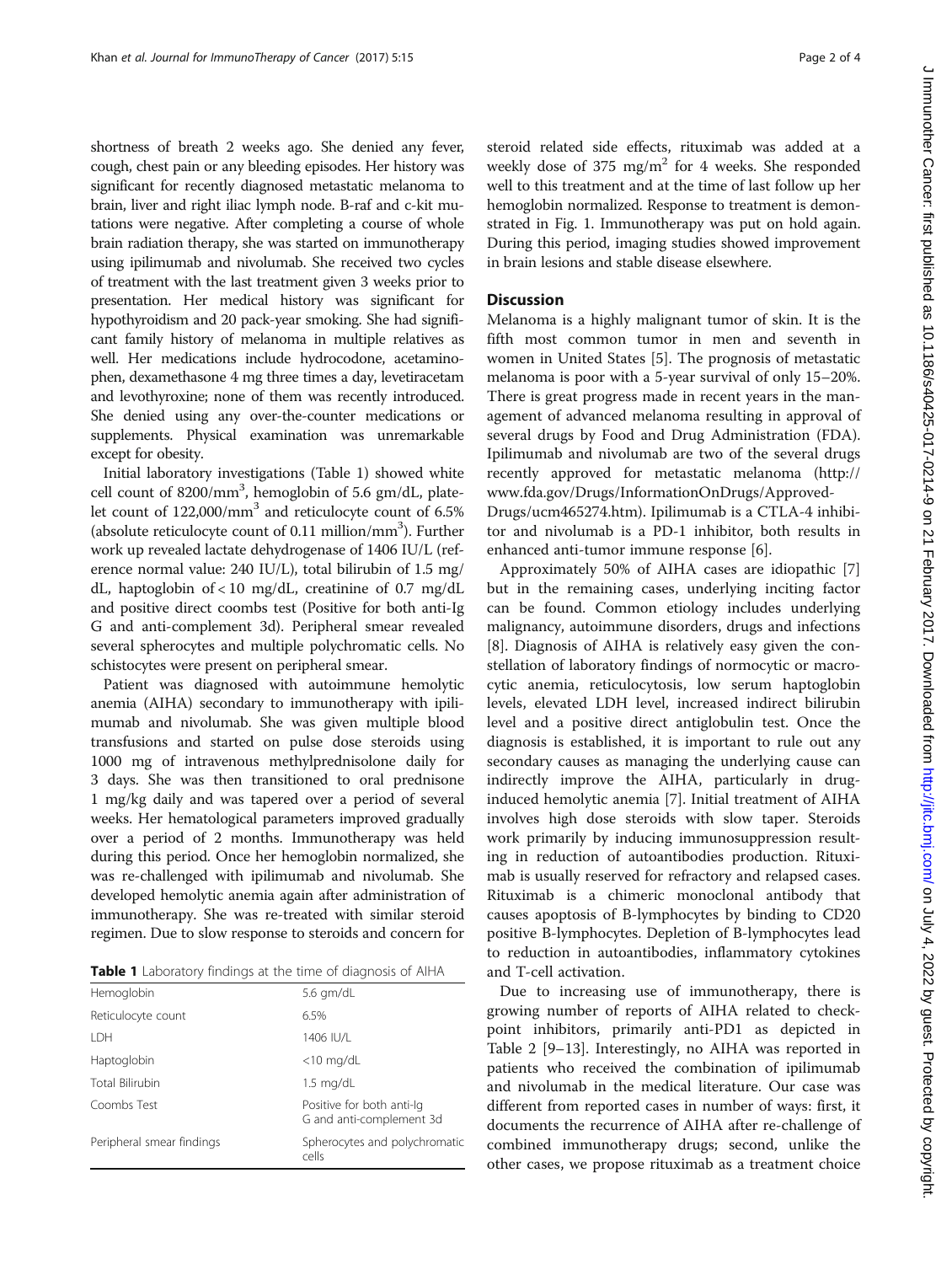<span id="page-2-0"></span>

| Table 2 Reported cases of immunotherapy associated AIHA |  |  |
|---------------------------------------------------------|--|--|
|---------------------------------------------------------|--|--|

|                           | Case Report Type of immunotherapy<br>used                          | No of prior<br>cycles | Type of<br>malignancy        | Mediator<br>IgG or C3 | Treatment of<br>AIHA | Immunotherapy<br>Re-challenge                    | Other possible association<br>for AIHA                                          |
|---------------------------|--------------------------------------------------------------------|-----------------------|------------------------------|-----------------------|----------------------|--------------------------------------------------|---------------------------------------------------------------------------------|
| Schwab KS.<br>et al. [9]  | Nivolumab                                                          | 8                     | Metastatic<br>SCC of skin    | IqG, C3               | Steroids             | No.                                              | CLL                                                                             |
| Tardy MP.<br>et al. [10]  | Nivolumab                                                          | $\overline{2}$        | Hodgkin's<br>lymphoma        | lgG                   | <b>Steroids</b>      | Yes, 6 more injections.<br>No recurrence of AIHA | None                                                                            |
| Kong BY.<br>et al. [11]   | Initially Ipilimumab then 4<br>patient was started on<br>Nivolumab |                       | Metastatic<br>melanoma       | lgG                   | Steroids             | No                                               | Patient had positive direct<br>anti-globulin test before<br>starting Nivolumab. |
| Palla AR.<br>et al. [12]  | Nivolumab                                                          | $\overline{2}$        | Metastatic lung C3<br>cancer |                       | Steroids             | No.                                              | None                                                                            |
| Simeone E.<br>et al. [13] | Ipilimumab                                                         | 3                     | Metastatic<br>melanoma       | <b>Unknown</b>        | Steroids             | Unknown                                          | None                                                                            |
| Simeone E.<br>et al. [13] | Ipilimumab                                                         | 3                     | Stage III<br>melanoma        | <b>Unknown</b>        | Steroids             | Unknown                                          | None                                                                            |
| Simeone E.<br>et al. [13] | Ipilimumab                                                         | $\overline{4}$        | Metastatic<br>melanoma       | Unknown               | Steroids             | Unknown                                          | None                                                                            |